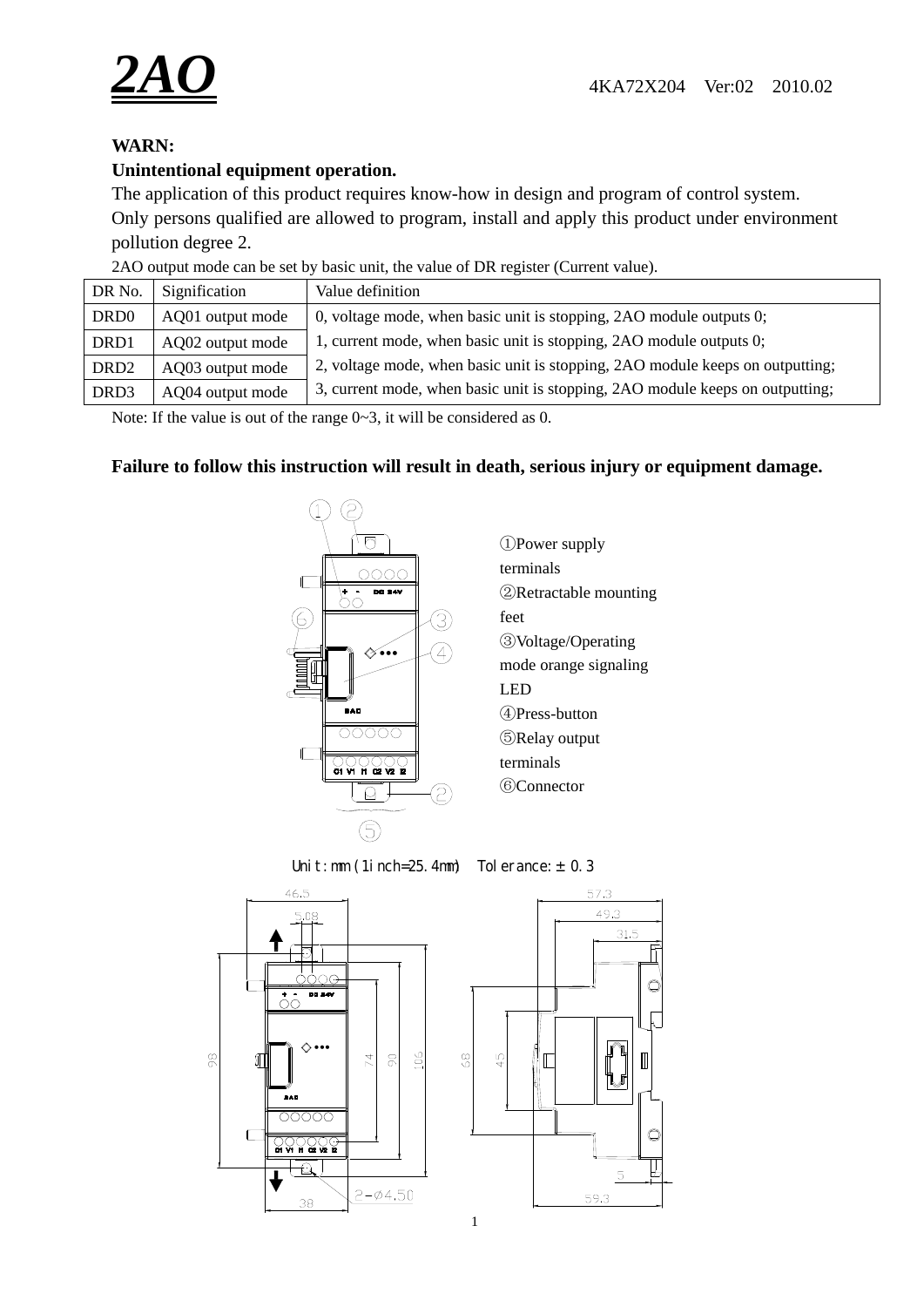









### DANGER:

**HAZARDOUS VOLTAGE** 

Cut off all power before maintenance.

**Electric shock will result in death or serious injury.**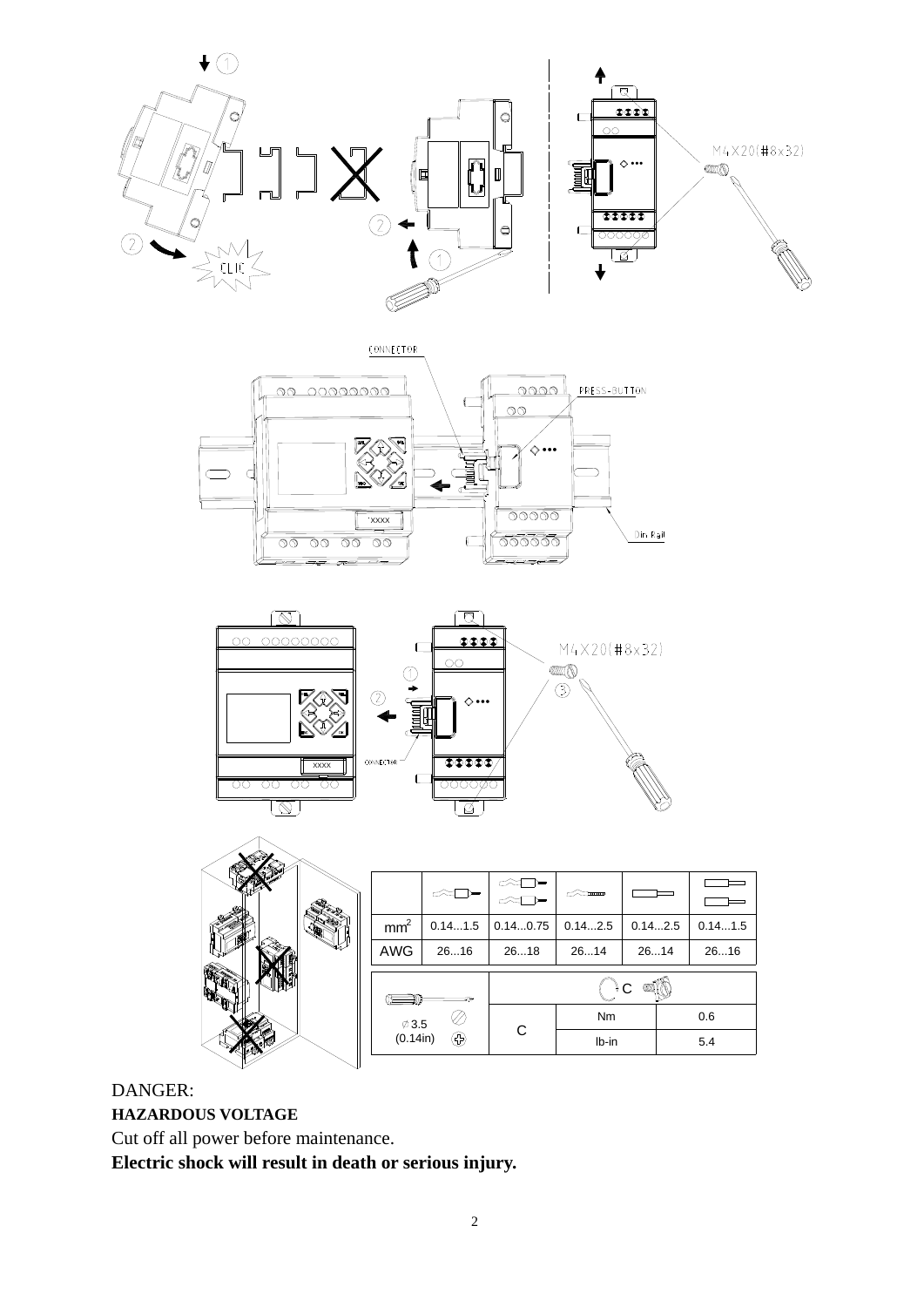







| Item                    |             | Specifications                                                  |                                       |  |
|-------------------------|-------------|-----------------------------------------------------------------|---------------------------------------|--|
|                         |             | (Analog output unit, 2 voltage/current output channels)         |                                       |  |
|                         |             | Voltage                                                         | Current                               |  |
|                         |             | $0^{\sim}10V$                                                   | $0^{\sim}$ 20mA                       |  |
| Analog output range     |             | Impedance of the external load should                           | Impedance of the external load should |  |
|                         |             | be more than $500 \Omega$                                       | be less than $500\,\Omega$            |  |
| Resolution              |             | 10mV                                                            | $40 \mu A$                            |  |
| Digital output          |             | $0.00V^{\sim}10.00V$                                            | $0.00 \text{mA}^220.00 \text{mA}$     |  |
| Definition              |             | $\pm 2.5%$                                                      | ±2.5%                                 |  |
| The total channels      |             | 2 channels                                                      | 2 channels                            |  |
|                         | $C1$ , $C2$ | V1 <sup>~</sup> V2 or I1 <sup>~</sup> I2 public access location |                                       |  |
|                         | V1, V2      | Voltage output terminal, output the                             |                                       |  |
| Terminal block          |             | voltage signal from V, C                                        |                                       |  |
| description             | I1, I2      |                                                                 | Current output terminal, output the   |  |
|                         |             |                                                                 | voltage signal from I, C              |  |
|                         | $^{+}$      | $+24VDC$ power supply input terminals $(+)$                     |                                       |  |
|                         |             | +24VDC power supply input terminals $(-)$                       |                                       |  |
| The instruction of LED  |             | LED: orange                                                     |                                       |  |
| Internal power supply   |             | $15V, -9V, 5V, 3.3V$                                            |                                       |  |
| External power supply   |             | 24VDC                                                           |                                       |  |
| Environment temperature |             | $-20^{\circ}$ C $\degree$ 55 $\degree$ C                        |                                       |  |